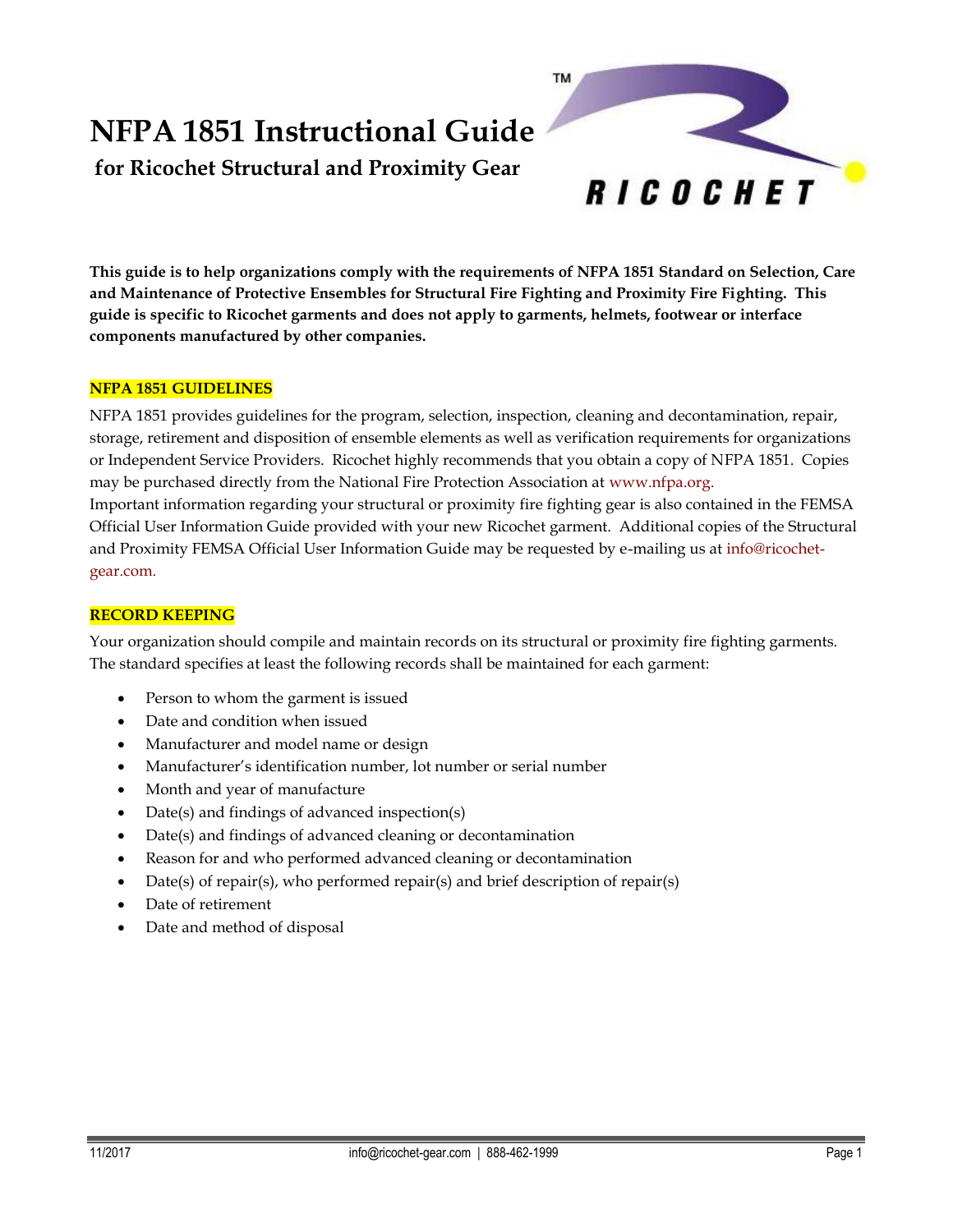## **CLEANING-GENERAL**

Maintaining the cleanliness of your garments is extremely important. Soiled or contaminated garments may contain hazardous oils, chemicals or contaminates that may be flammable, toxic or carcinogenic and may reduce your garment's useful life and protective qualities.

Following each use, the wearer must evaluate the garments to determine whether routine or advanced cleaning needs to be performed. Protective gloves and eye/face splash protection should be worn when cleaning your garments.

Routine cleaning may be performed by the user and is appropriate for spot cleaning of the garment.

Advanced cleaning may only be performed by a verified Independent Service Provider (ISP) or organization personnel who have received training. Advanced cleaning is appropriate when the garment is soiled or the entire garment needs to be cleaned, when routine cleaning does not render the garment sufficiently clean for service or if the garment has not been subjected to advanced cleaning in the previous 12 months.

Garments should never be brought into the home, washed in home or public laundries or washed with other clothing.

To prevent cross contamination, outer shells, liners and drag rescue devices (DRDs) should be cleaned and dried separately.

We recommend that you contact a verified ISP if your garments require decontamination or specialized cleaning.

*Use only mild liquid detergents with a pH range between 6.0 and 10.5 Do not use compounds containing chlorine or ammonia, oxidizing or abrasive agents or solvents Do not dry clean your garments Do not machine wash or dry Proximity (aluminized) outer shells Do not use a brush or any abrasive cleaning devices on Proximity outer shells Garments that are not thoroughly cleaned and dried should not be worn*

We recommend that each organization assess the suitability of all cleaning products based on the requirements outlined in NFPA 1851 and any requirements of their organization.

Routine and advanced cleanings should be recorded.

## **ROUTINE CLEANING**

#### **Routine Cleaning of Structural Outer Shells, Structural and Proximity Liners and DRDs**

*To be performed as required by the user for spot cleaning only when no contamination is present*

- Empty all pockets
- Remove the liner and DRD and clean separately to avoid cross contamination
- Brush off any debris and gently rinse off any remaining debris with water
- Where necessary, use a soft bristle brush to lightly scrub and rinse
- Use a utility sink designated for cleaning PPE equipment and follow these procedures
	- o Wear protective gloves and eye/face splash protection
	- o Use mild liquid detergents with a pH range between 6.0 and 10.5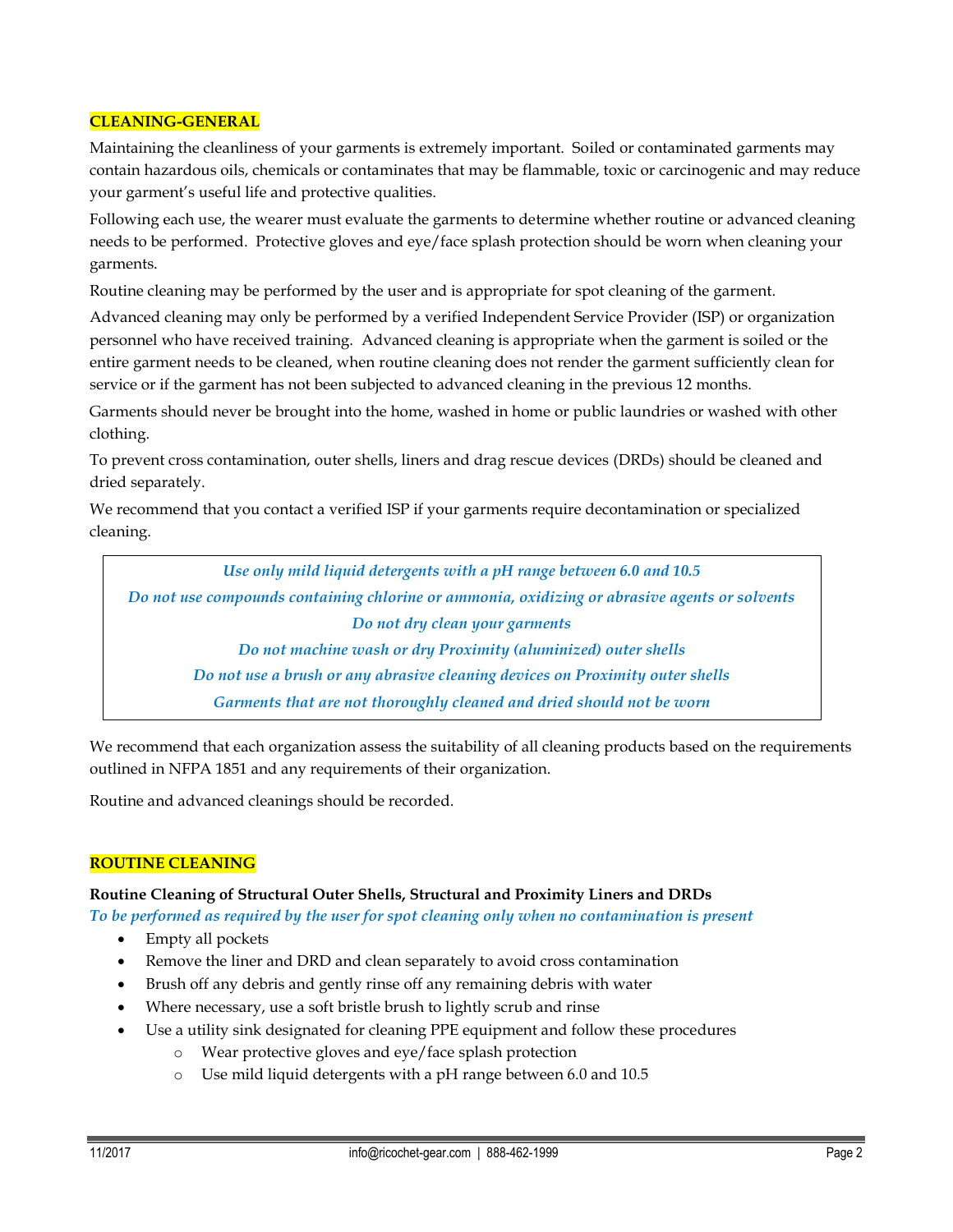- o Pre-treat heavily soiled or spotted areas by applying mild liquid detergent directly onto the soiled area(s) and gently rubbing the fabric together. For deeper stains on the outer shell, lightly scrub the soiled areas with a soft bristle brush
- o Lightly scrub other soiled areas using warm water not to exceeding 105◦ F (40◦ C) and mild liquid detergent
- o Rinse outer shell, liner, DRD, brush and utility sink thoroughly
- o Inspect for cleanliness and rewash if necessary. Submit for advanced cleaning if routine cleaning does not render the garment sufficiently clean for service
- Drying
	- o Air drying
		- Air drying is the preferred method of drying, as it minimizes the possibility of shrinkage and maximizes the garment service life
		- Dry by hanging in a shaded area with good cross ventilation, or use a fan to circulate the air. Do not dry by hanging in direct sunlight, as ultraviolet light will cause exposed materials to degrade
	- o Machine drying
		- Remove the liner and DRD
		- Fasten all closures on the outer shell, including pocket closures, hook and loop tape, snaps, zippers and hooks & dees. All hook tape must be covered to prevent pulling or snagging during drying
		- Turn the outer shell and liner inside out, place the DRD in a mesh bag and dry each item separately only with like items to prevent damage
		- Do not exceed the recommended load capacity
		- Use a 'no heat' or 'air dry' setting
		- If neither of the options is available, select a setting which will result in the basket temperature not exceeding 105◦ F (40◦ C), discontinue drying prior to removal of all moisture to prevent shrinkage and follow the air drying instructions listed above
- Reinstall the liner and DRD
- Do not store in direct sunlight or in a wet, damp or contaminated condition

# **Routine Cleaning of Proximity Outer Shells**

# *To be performed as required by the user for spot cleaning only when no contamination is present*

The proximity outer shell contains a highly reflective surface which must be kept clean to perform at peak efficiency

- Do not dry clean, machine wash or dry or clean with a brush or any other abrasive cleaning devices
- Empty all pockets
- Remove the liner and the DRD and clean separately to avoid cross contamination
- Wipe off any debris with a soft cloth
- Gently rinse off any remaining debris with water
- Use a utility sink designated for cleaning PPE equipment and follow these procedures
	- o Wear protective glove and eye/face splash protection
	- o Use only mild liquid detergents with a pH range of 6.0-10.5
	- o Clean by gently rubbing the surface with a soft cloth or sponge and mild liquid detergent
	- o Rinse outer shell, cloth or sponge and utility sink thoroughly
		- o Inspect for cleanliness and re-clean if necessary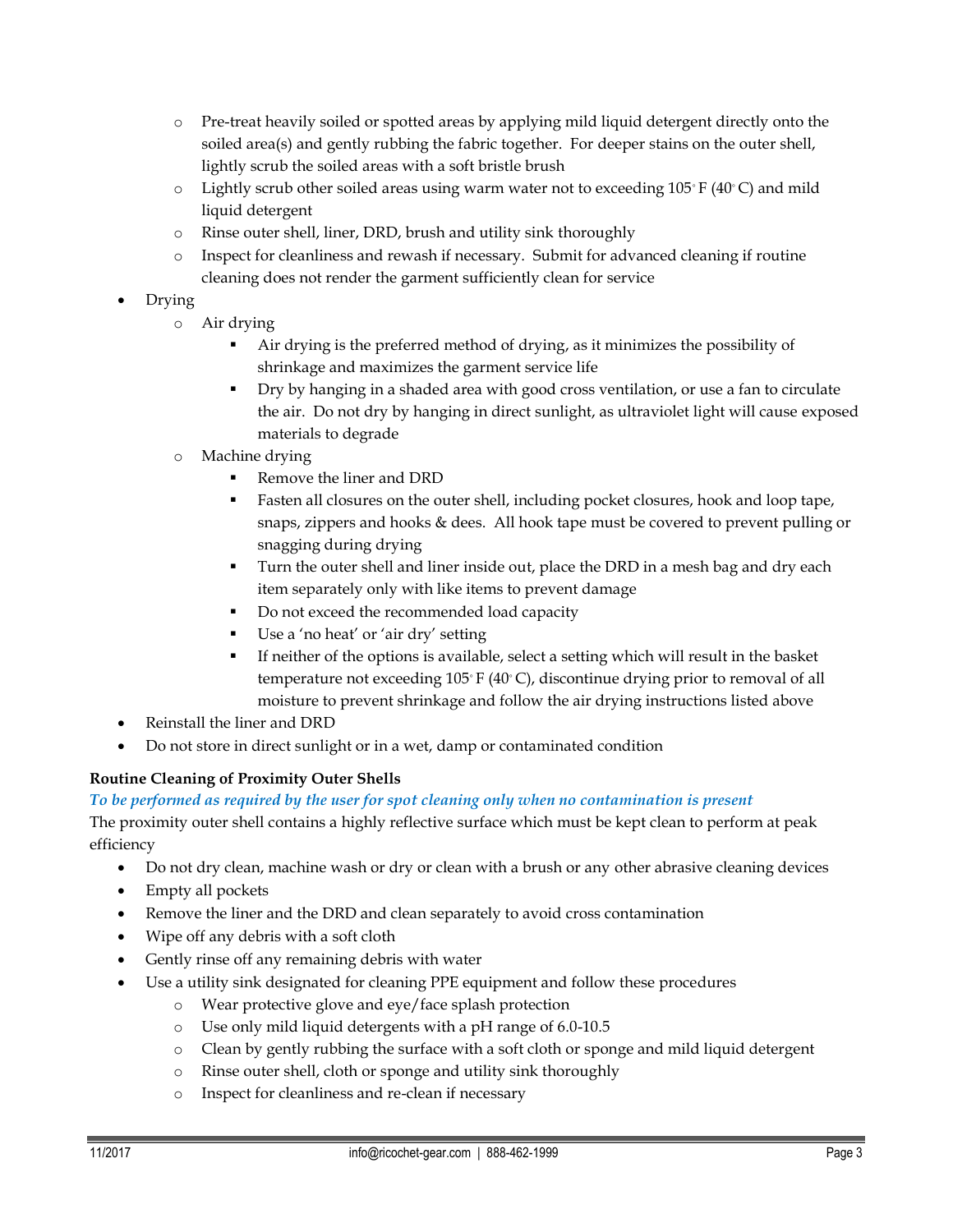- Dry by hanging in a shaded area with good cross ventilation, or use a fan to circulate the air. Do not dry by hanging in direct sunlight, as ultraviolet light will cause exposed materials to degrade
- Reinstall the liner and DRD
- Do not store in direct sunlight or in a wet, damp or contaminated condition

**Alternate 'buddy' method for cleaning proximity outer shells:** While you and a buddy are wearing the ensemble, sponge each other down with mild liquid detergent and rinse each other off with clean water from a garden hose. Refer to drying and storage instructions above

## **ADVANCED CLEANING**

## **Advanced Cleaning of Structural Outer Shells, Structural and Proximity Liners and DRDs**

*To be performed only when no contamination is present by a verified ISP, a verified organization or organization personnel who have received training*

- Machine Washing
	- o Use only a mild liquid detergent with a pH range between 6.0 and 10.5
	- o Empty all pockets
	- o Remove the liner and DRD
	- o Fasten all closures on the outer shell, including pocket closures, hook and loop tape, zippers, snaps, and hook & dees. All hook tape must be covered to prevent pulling or snagging during laundering
	- o Pre-treat heavily soiled or spotted areas by applying mild liquid detergent directly onto the soiled area(s) and gently rubbing the fabric together. For deeper stains on the outer shell, lightly scrub the soiled areas with a soft bristle brush. Treat stains as soon as possible to minimize permanent marks
	- o Use a front loading machine whenever possible. Top loading washing machines use mechanical agitation to clean, which may reduce garment service life
	- o Following the machine manufacturer's instructions for proper settings or program selection for the items being laundered and for maximum service life ensure that the G force of the spin cycle does not exceed 100
	- o Fill the washing machine to the desired level with warm water no exceeding 105◦ F (40◦ C)
	- o Add the appropriate amount of mild liquid detergent
	- $\circ$  Turn the outer shell and liner inside out, place the DRD in a mesh bag and wash each item separately only with like items to prevent damage and cross contamination
	- o Load size must permit the items being laundered to move freely throughout the wash and rinse cycles
	- o Inspect for cleanliness and rewash if necessary
	- o Rinse washing machine used to launder other clothing such as station wear by running a complete cycle empty, with detergent and the maximum fill level of water not exceeding 125° F  $(52°C)$
- Drying
	- o Air drying
		- Air drying is the preferred method of drying, as it minimizes the possibility of shrinkage and maximizes the garment service life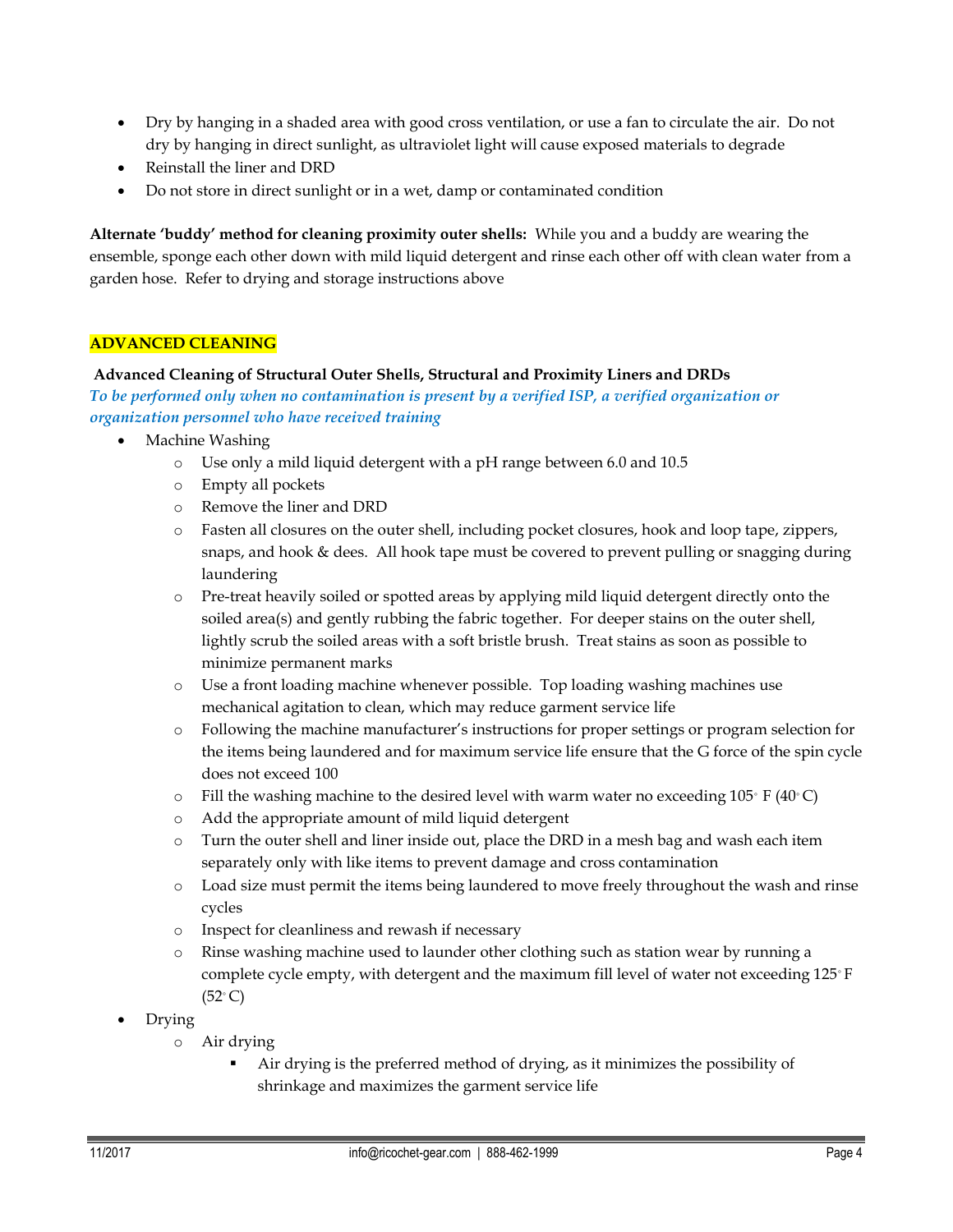- Dry by hanging in a shaded area with good cross ventilation, or use a fan to circulate the air. Do not dry by hanging in direct sunlight, as ultraviolet light will cause exposed materials to degrade
- o Machine drying
	- Remove the liner and DRD
	- Fasten all closures on the outer shell, including pocket closures, hook and loop tape, snaps, zippers and hooks & dees. All hook tape must be covered to prevent pulling or snagging during drying
	- Turn the outer shell and liner inside out, place the DRD in a mesh bag and dry each item separately only with like items to prevent damage
	- Do not exceed the recommended load capacity
	- Use a 'no heat' or 'air dry' setting
	- If neither of the options is available, select a setting which will result in the basket temperature not exceeding 105◦ F (40◦ C), discontinue drying prior to removal of all moisture to prevent shrinkage and follow the air drying instructions listed above
- Reinstall the liner and DRD
- Do not store in direct sunlight or in a wet, damp or contaminated condition

# **Advanced Cleaning of Proximity Outer Shells**

Proximity outer shells cannot be machine washed and accordingly cannot be advanced cleaned. Please follow the instructions for routine cleaning of proximity outer shells

*Decontamination/Specialized Cleaning*

*Any garment that is known or suspected to be contaminated with a hazardous material, bodily fluid or blood should be evaluated at the emergency scene*

*A preliminary assessment should be performed at the scene to evaluate the extent of the contamination and whether the garments should be isolated, bagged and tagged or retired*

*Contact a verified ISP if your garments require decontamination or specialized cleaning (provide MSDS for any known exposures or contaminates)*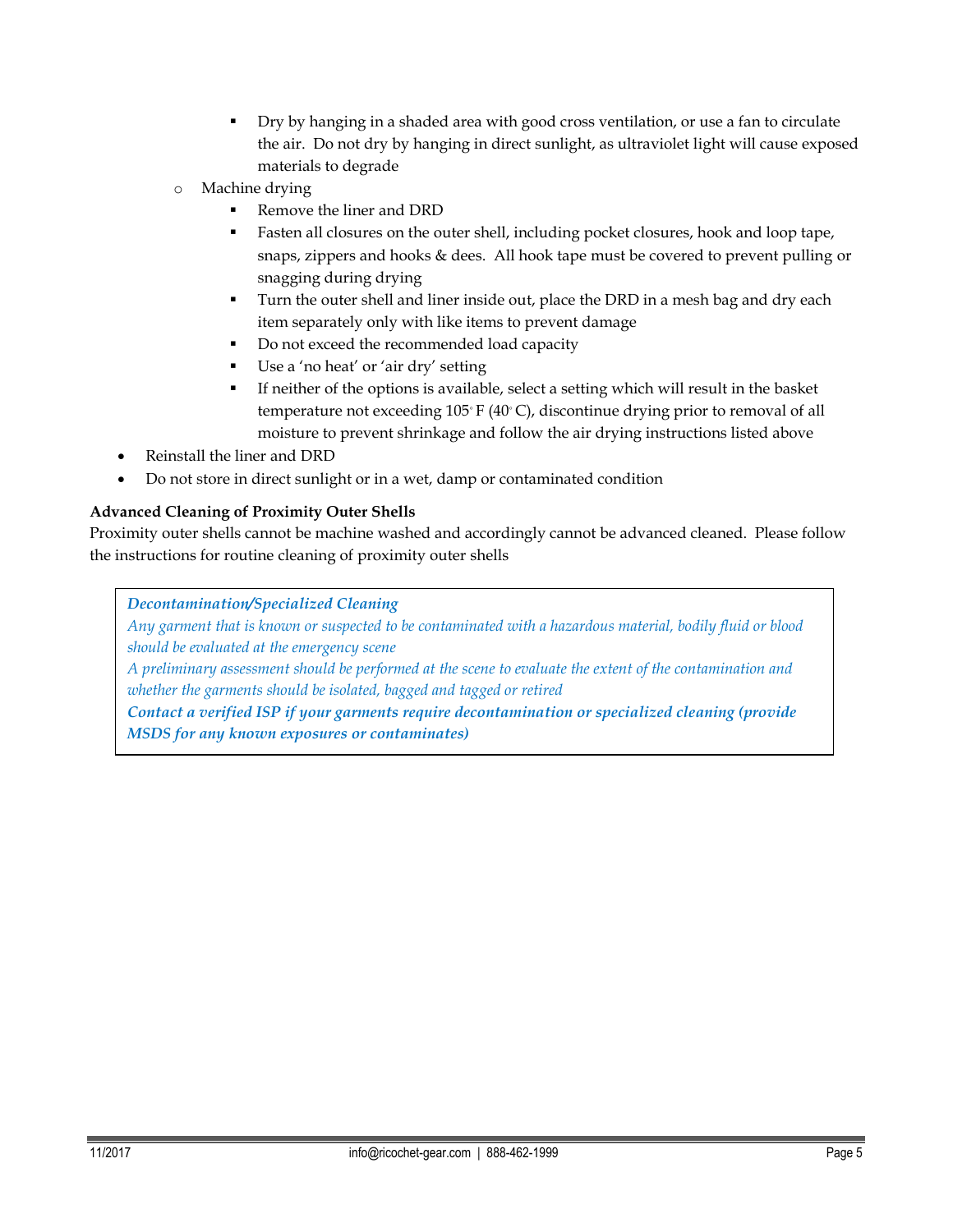#### **ROUTINE INSPECTION**

## *A DAMAGED GARMENT MUST NEVER BE WORN*

#### **Routine Inspection Criteria for Structural Garments, Proximity Garments and DRDs**

*To be performed by the user after each use and after each cleaning*

If your garment has been exposed to excessive heat or flame or has sustained damage, it must be disassembled and have an advanced inspection performed.

Protective gloves should be worn when inspecting your garments.

Inspection findings (including specific locations) should be recorded

Inspect your garment for the following:

- Soiling
- Contamination
- Physical damage such as the following
	- o Rips, tears and cuts
	- o Damage corroded or missing hardware and closure
	- o Thermal damage (charring, burn holes, melting, discoloration of any layer)
- (Structural outer shell only) Damaged or missing reflective trim
- Loss of seam integrity and broken or missing stitches
- Correct assembly and size compatibility of outer shell, liner and DRD

If any of these conditions exist, are deficient or are not functioning properly, your garment should be evaluated by trained personnel prior to returning to service.

## **Additional Routine Inspection Criteria for Proximity Outer Shells**

- Loss of reflectivity
- Loss of reflective coating(s)

If any of these conditions exist, your garment should be evaluated by trained personnel prior to returning to service.

## **ADVANCED INSPECTION**

## *Advanced Cleaning should be completed prior to performing an Advanced Inspection. A DAMAGED GARMENT MUST NEVER BE WORN*

## **Advanced Inspection Criteria for Structural Garments and Proximity Garments**

## *To be performed only by a verified ISP, a verified organization or organization personnel who are trained*

An advanced inspection should be performed at a minimum of every 12 months or whenever routine inspection indicates a problem could exist.

Protective gloves and eye/face splash protection should be worn when inspecting your garments.

Ricochet's NFPA 1851 Advanced Inspection Checklist can be used as a guide when performing visual advanced inspections.

Remove the liner and DRD from the outer shell (be sure to turn your liner inside out when inspecting the thermal barrier portion of your liner).

Inspection findings (including specific location) should be recorded.

## **What you will need to perform an Advanced Inspection**

- Clean garment
- Well lit work area
- Protective gloves
- 4"-6" piece of new reflective trim (matching your garment's refective trim)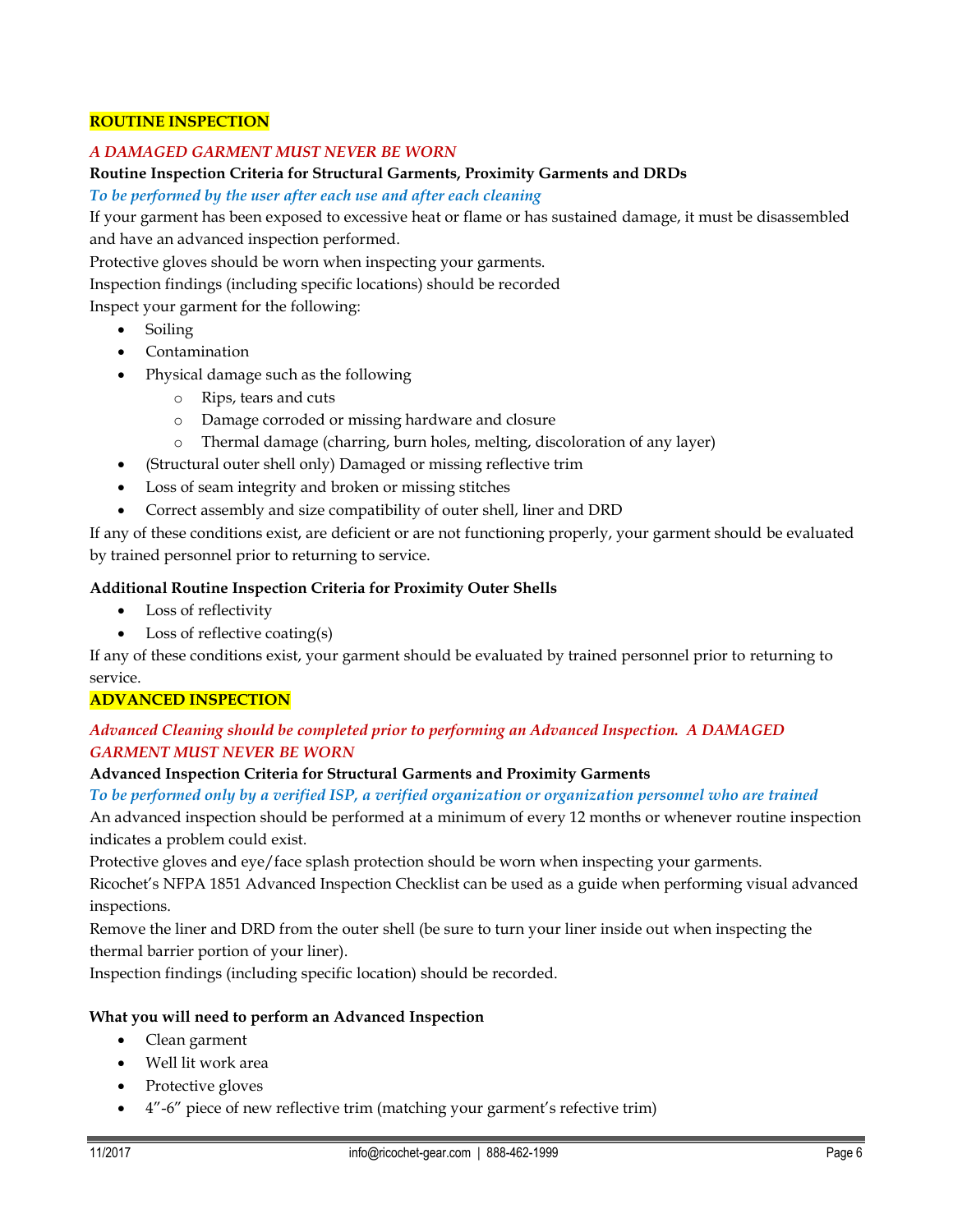- Flashlight (with a bright adjustable focused light)
- Light source such as a fluorescent work light (the light should not produce enough heat to damage the liner composite and needs to fit into the sleeves of your coat and the legs of your pants)
- 5 gallon bucket
- Measuring cup
- Tap water
- Isopropyl alcohol (70%)
- Stopwatch or timer

# **All separable layers of your garment should be inspected separately for the following:**

- Soiling
- Contamination
- Physical damage such as the following:
	- o Rips, tears, cuts, and abrasions
	- o Damaged, corroded or missing hardware and closures
	- o Thermal damage (charring, burn holes, melting, discoloration of any layer)
- (Liner only) loss of moisture barrier integrity as indicated by any of the following:
	- o Rips, tears or abrasions
	- o Discoloration
	- o Thermal Damage
- Evaluation of system fit and coat/pant overlap
- Loss of seam integrity and broken or missing stitches
- Loss of material physical integrity (ultraviolet (UV) or chemical degradation) as evidenced by

discoloration, significant changes in material texture, loss of material strength, loss of liner material, and shifting of thermal liner material

- o Material discoloration can indicate many types of possible damage, including, but not limited to dye loss, heat degradation, chemical contamination and UV damage. (Prolonged exposure to UV or fluorescent light can severely reduce the strength of the material or seams and greatly impair its ability to provide protection). If you have discoloration on the outer shell or thermal liner, test its strength by firmly tugging that fabric of the garment between your fingers/hands. If the garment has any damage or can be easily torn it should be properly repaired prior to returning to service
- o When inspecting the liner, pay special attention to those area that correspond with damage on the outer shell
- Loss of elasticity, stretching, runs, cuts, or burn holes in the wristlets
- (Structural outer shell only) reflective trim integrity, attachment to



**Burn hole on outer shell**



**Dye loss on outer shell**



**Discoloration on moisture barrier caused by thermal damage**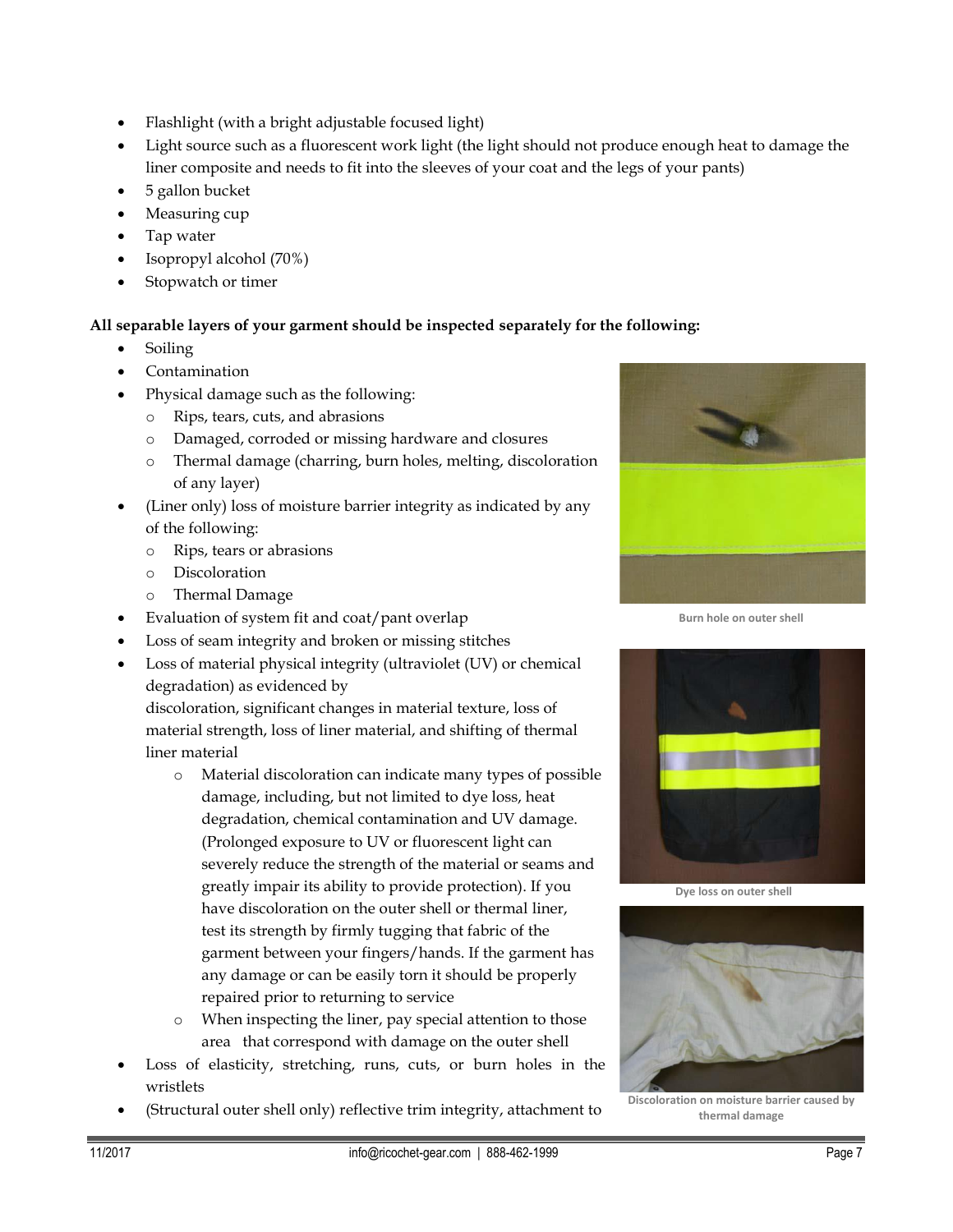garment, reflectivity or damage

- o To assess the retro-reflectivity of trim do a side by side comparison with a sample of new reflective trim
	- Stand at least 40 feet away from the trim that needs to be evaluated and a sample of the new trim
	- Hold a flashlight directly next to your face or on the bridge of your nose
	- Aim the light beam of the flashlight at the trim
	- Compare the brightness of the reflected lights. If the reflected light of the trim being evaluated is substantially less than the new trim, the trim should be replaced
- Label integrity or legibility (if labels are illegible or loose contact Ricochet for instructions)
- Hook and loop tape functionality
- Liner attachment system functionality
- Closure system functionality
- Accessories that have been added after the original manufacture date
- Correct assembly and size compatibility of outer shell, liner and DRD (where applicable)

If any of these conditions exist, are deficient or are not functioning properly, your garment should be evaluated and/or repaired prior to returning to service.

# **The DRD should be inspected separately for the following:**

- Proper installation in garment
- Soiling
- Contamination
- Physical damage such as the following
	- o Rips, tears, cuts, abrasions and punctures
	- o Cracking or splitting
	- o Thermal damage (charring, burn holes, melting, discoloration)
- Loss of seam integrity and broken or missing stitches

If any of these conditions exist, are deficient or are not functioning properly, your garment should be evaluated and/or repaired prior to returning to service.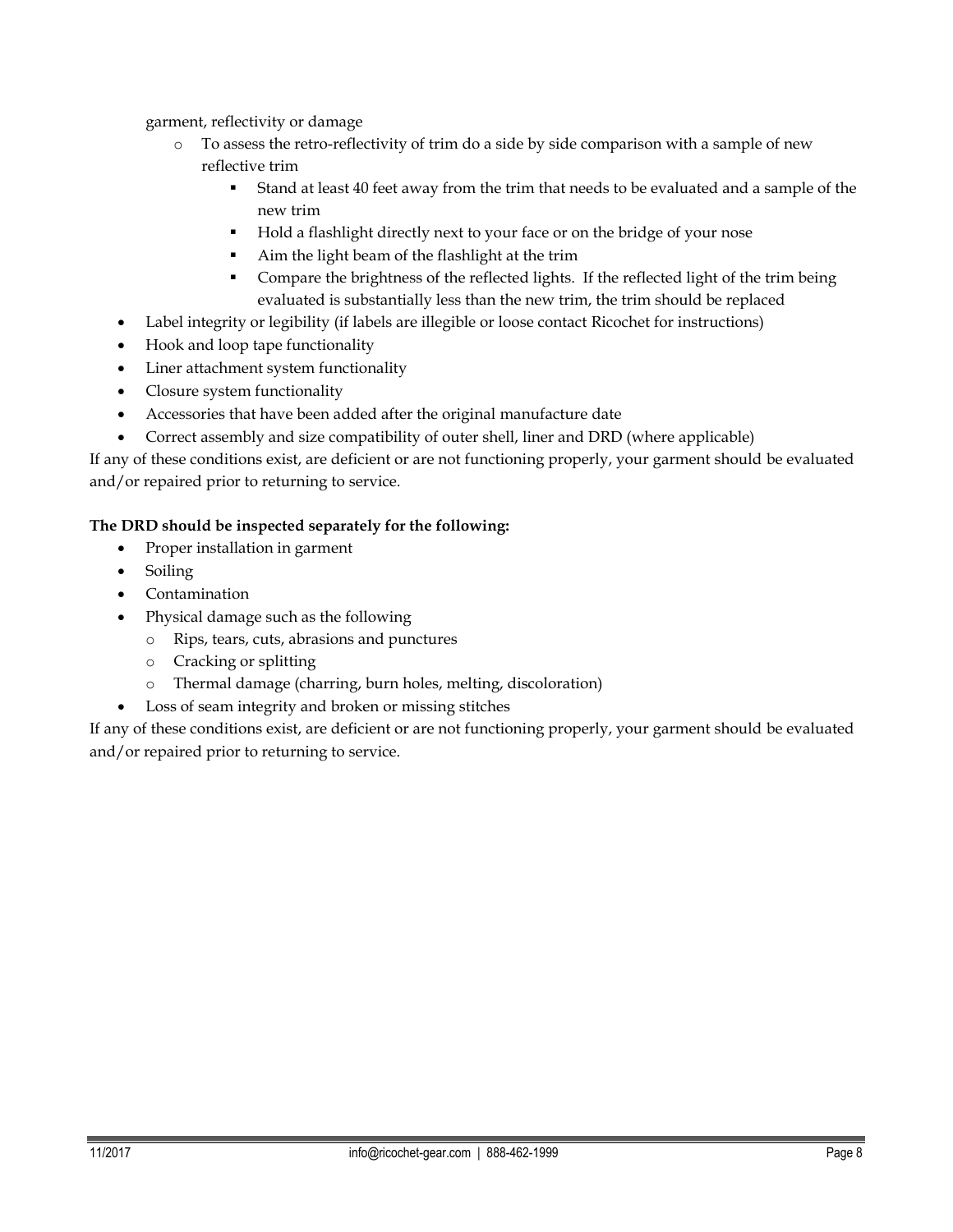# **Field Test for Moisture Barriers (Bucket Test):**

As part of an advanced inspection, you must also test the moisture barrier for leaks.

Visually inspect the moisture barrier for any discoloration.

Discoloration may be a sign of damage.

Use the field test described below to test for leaks on any discolored areas:

- Separate the liner from the outer shell
- $\bullet$  Mix (1) part Isopropyl alcohol with (6) parts tap water in a measuring cup
- Place the liner over a 5 gallon bucket on a flat surface. (The moisture barrier should be facing up and the thermal liner should be facing down)
- Cup the liner area that you want to evaluate so that it is lower than the surrounding liner



**Bucket Test**

- Pour (1) cup of the alcohol-tap water mixture onto the moisture barrier
- After 3 minutes visually inspect the thermal liner side to see if the alcohol-tap water mixture has leaked. (If the alcohol/water solution has leaked through, the liner must be repaired or replaced)
- In addition to testing any discolored areas, high abrasion areas of your liner should also be tested. These areas include but are not limited to:
	- o Coats:
		- Broadest part of shoulders
		- Back waist area
	- o Pants:
		- Knees
		- Crotch
		- Seat area
- Record any leakage (including specific locations). If there is no leakage, a complete liner inspection is not required and the liner should be thoroughly washed and dried to remove all traces of the alcoholtap water mixture.
- The liner and DRD can be reinstalled into the outer shell and the garment can be returned to service.

A complete liner inspection is required for garments that showed signs of leakage.

*Please note that a complete liner inspection is required for garments that have been in service for three (3) years and annually thereafter or whenever advanced inspections indicate that a problem might exist*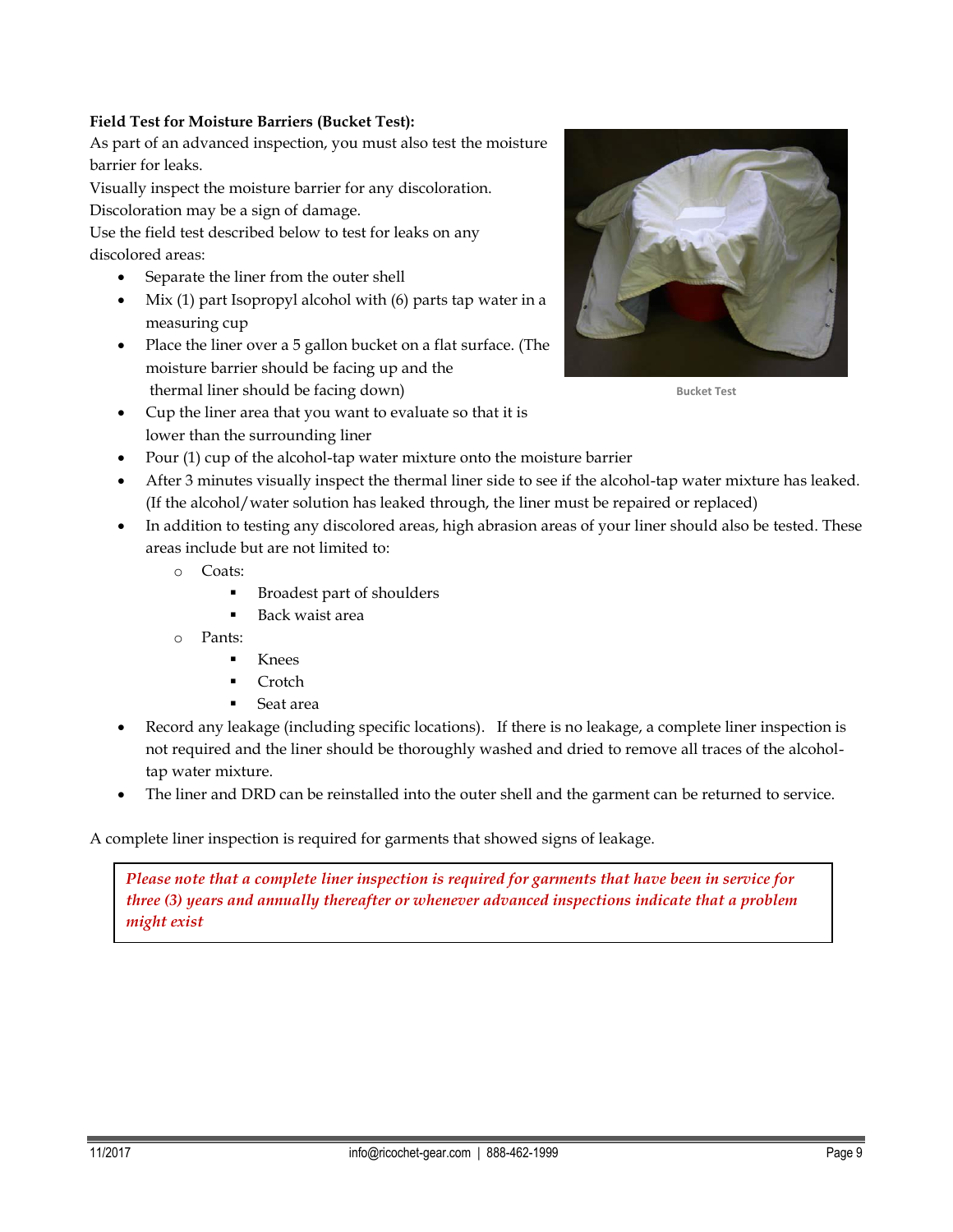## **Light Evaluation Test for Thermal Liners:**

As part of an advanced inspection, you must also evaluate the thermal liner for loss of thermal protection. Use the evaluation described below to test for loss of thermal protection:

- Turn your liner inside out so that the thermal liner is on the outside
- Using your fluorescent work light, slowly pass the light over the liner on the inside surface (batting) making sure that the light bulb does not make direct contact with the liner. As you look at the light, the brightness should be uniform. If the light is brighter in some areas than others, this could be an indication of the shifting of liner material or thin spots and a complete liner inspection should be

performed prior to returning to service. Perform this test on: o Coats:

- - **Front and back panels**
	- Upper back
	- **Shoulders**
	- Underarms
	- **Sleeves**
- o Pants:
	- **Waist**
	- **Knees**
	- Crotch area
- Also check areas where thermal damage was identified during your visual evaluation of the outer shell and liner

## **Additional Advanced Inspection Criteria for Proximity Outer Shells**

- Loss of reflectivity
- Loss of reflective coating(s)

If any of these conditions exist, your garment should be evaluated for repair prior to returning to service.



**Light Evaluation Test showing a thin spot on thermal liner**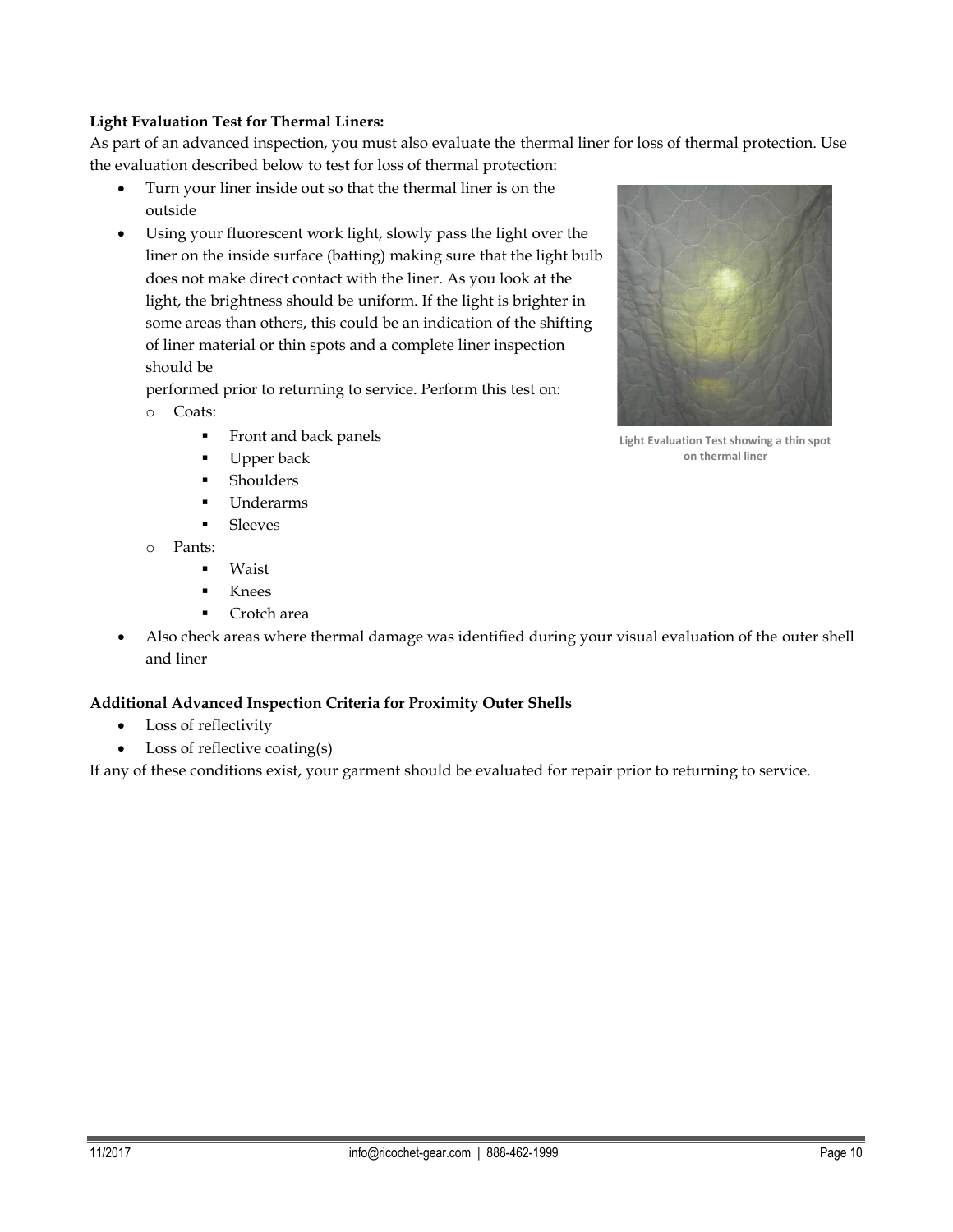## **COMPLETE LINER INSPECTION**

Complete liner inspections should be performed at a minimum after three (3) years in service and annually thereafter or whenever advanced inspections indicate that a problem might exist. The liner should be opened to expose all layers.

If the moisture barrier has been replaced, a complete liner inspection should be performed after two (2) years in service and annually thereafter.

Complete liner inspections should be performed only by a verified ISP or organization personnel who have received training.

# **What you will need to perform a Complete Liner Inspection:**

- Clean garment
- Well lit work area
- Protective gloves
- Eye/face splash protection
- Tap water
- Hydrostatic Testing (Suter) Machine
- Stopwatch or timer

Protective gloves and eye/face splash protection should be worn when performing a complete liner inspection. The liner must be opened to expose all layers of the garment for visual examination. Separate the hook and loop tape of the liner inspection openings (collar for the coats/waist for the pants) and invert the moisture barrier to expose all composite layers.

Record your inspection findings.

# **The thermal liner should be inspected for the following:**

- Physical damage
	- o Rips, tears, cuts and abrasions
	- o Thermal damage (charring, burn holes, melting or discoloration)
- Loss of seam integrity, broken or missing stitches
- Material physical integrity; UV or chemical degradation as evidenced by discoloration, significant changes in material texture, loss of material strength, loss of liner material or shifting of liner material
	- o Material discoloration can indicate many types of possible damage, including, but not limited to dye loss, heat degradation, chemical contamination and UV damage. (Prolonged exposure to UV or fluorescent light can significantly reduce the strength of the material or seams and

greatly impair its ability to provide protection). If you have discoloration, test its strength by firmly tugging that fabric of the garment between your fingers/hands. If the liner has any damage or can be easily torn it should be properly repaired prior to returning to service

o Check the inside surface (batting) of the thermal liner for thin spots or raised areas by visually examining the batting and also running your hand across the batting to feel for thin or raised areas. These thin spots could indicate wear, compression, damage or shifting of fibers.

Pay special attention to known compression areas such as shoulders, elbows and knees



**Shifting of thermal liner material (batting**)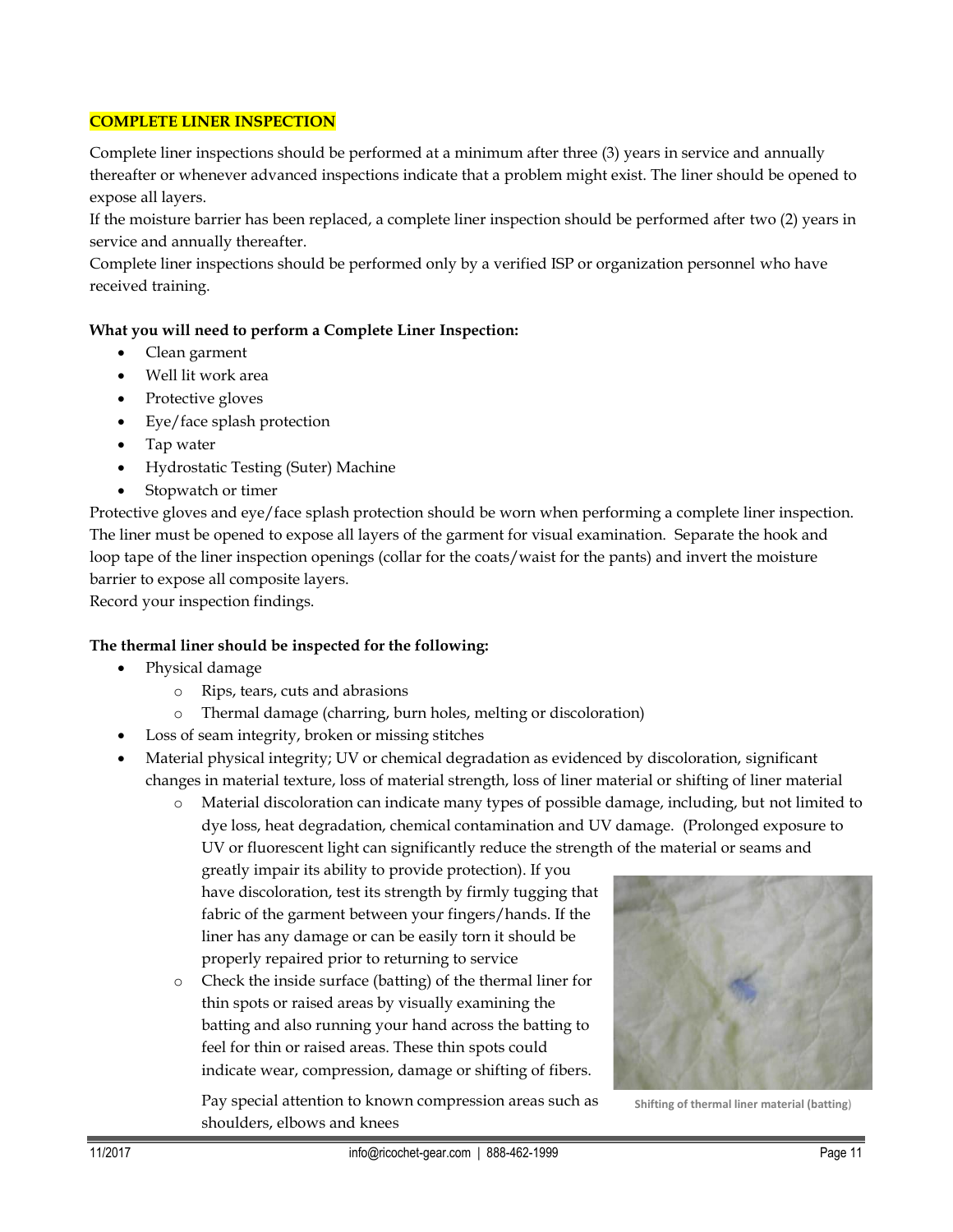o Pay special attention to those areas that correspond with damage on the outer shell or moisture barrier

# **The moisture barrier should be inspected for the following:**

- Physical damage
	- o Rips, tears, cuts and abrasions
	- o Thermal damage (charring, burn holes, melting or discoloration)
	- Loss of seam integrity, broken or missing stitches
- Loose or missing moisture barrier seam tape
- Material physical integrity; UV or chemical degradation as evidenced by discoloration, significant changes in material texture, loss of material strength or loss of moisture barrier material
	- o Material discoloration can indicate many types of possible damage, including, but not limited to dye loss, heat degradation, chemical contamination and UV damage. (Prolonged exposure to UV or fluorescent light can severely reduce the strength of the material or seams and greatly impair its ability to provide protection). If you have discoloration, test its strength by firmly tugging that fabric of the garment between your fingers/hands. If the liner has any damage or can be easily torn it should be properly repaired prior to returning to service
	- o Pay special attention to those areas that correspond with damage on the outer shell or thermal liner
- Delamination as evidenced by separation of film from substrate fabric, flaking, cracking or powdering

A Complete Liner Inspection also requires that a water penetration test be performed on the moisture barrier. This test requires the use of hydrostatic (suter) testing machine. With this machine, the moisture barrier is isolated with a clamp to provide a water tight seal. Water is pressurized to one (1) psi on the substrate side of the moisture barrier for fifteen (15) seconds. After fifteen (15) seconds with the water pressure still applied, visually inspect the film side to determine if the water is penetrating. The moisture barrier should show no signs of leakage. When testing areas with a seam, position the seams in the center of the clamped area, the test should be performed on at least three (3) areas on the moisture barrier and three (3) areas with a seam for a total of six (6) areas per liner.

The testing areas should be from high abrasion areas, including but not limited to:

- Coat:
	- o Broadest part of shoulders
	- o Back waist area
- Pant:
	- o Knees
	- o Crotch
	- o Seat area

If there is water penetration (including pin holes) through the film to the substrate on any areas of the moisture barrier areas, record the results (including specific locations). If there are any signs of water penetration, the garment should be sent to a verified ISP for repair. If there are no signs of leakage on any of the tested areas, return it to its original configuration by reattaching the hook & loop tape and snap fasteners. Please contact your distributor if you are interested in purchasing hydrostatic testing equipment.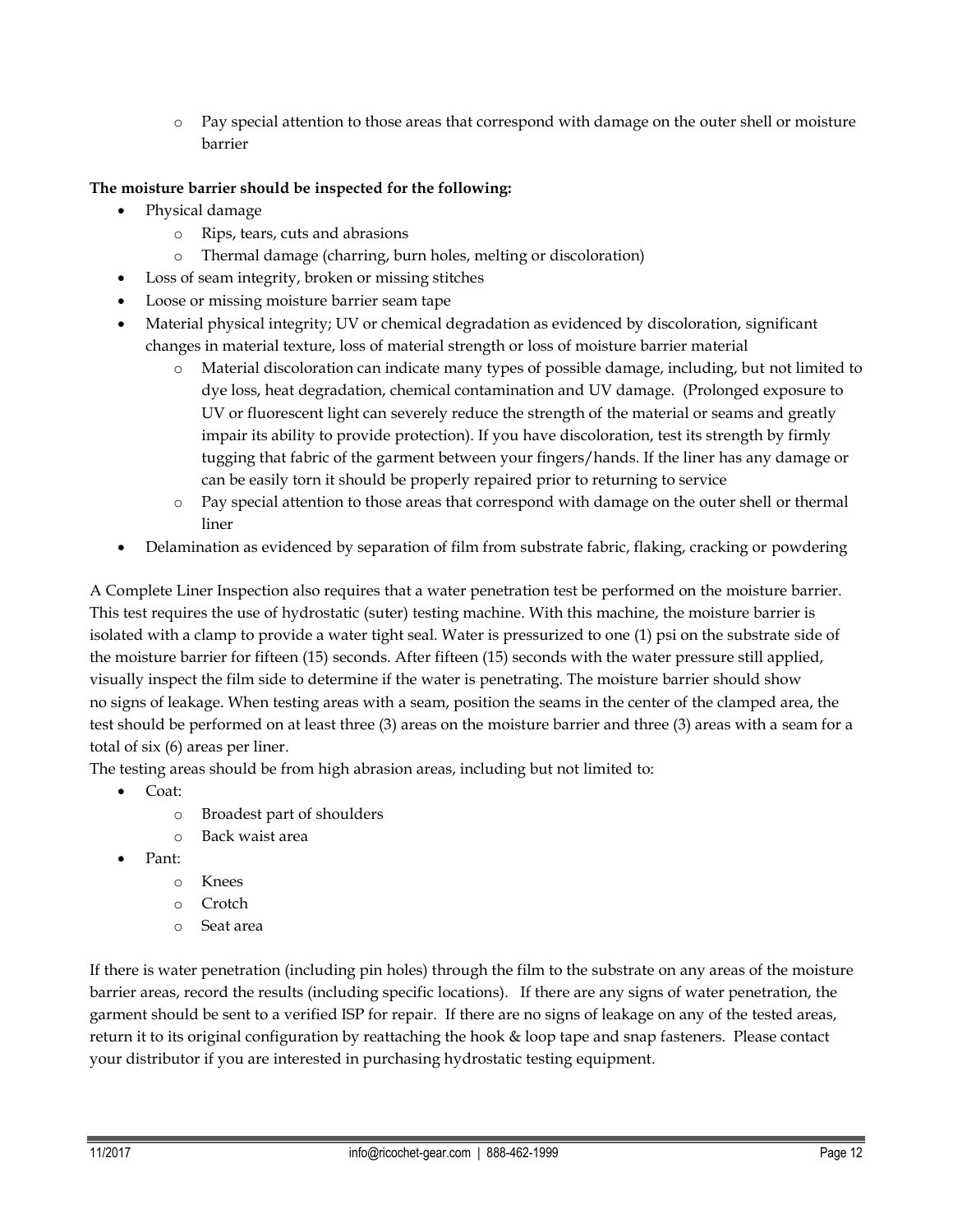## **REPAIRS**

There are many repairs that can be performed to maintain your Ricochet garments. Repairs are necessary when the inspection criteria are not met for your garments.

NFPA 1851 requires that all repairs be performed by the original manufacturer, a verified ISP who has received training or a trained member of the organization.

A limited number of basic repairs as defined in NFPA 1851 can be performed by the manufacturer, the organization, manufacturer trained organizations, verified organizations or verified ISPs. Basic repairs are defined as:

- Patching of minor tears, char marks and ember burns to an outer shell
- Repairing of skipped, broken, and missing stitches to an outer shell
- Replacement of missing hardware (excluding closure) to an outer shell
- Reclosing the liner of a garment after inspection

Advanced repairs as defined in NFPA 1851 can be performed by Ricochet, a verified ISP or a verified organization.

All repairs or alterations should be performed in a manner and using like materials and components that are compliant with NFPA 1971, Standard on Protective Ensembles for Structural Fire Fighting and Proximity Fire Fighting.

Ricochet recommends using 100% Nomex thread (tex size 80 or higher). All repairs or alterations should use the same stitch configurations as used in the original construction. Stitching shall be at least 7-8 stitches per inch.

Any part or component that contains moisture barrier material should not be stitched through except for around the edges or perimeter.

After completing repairs on a moisture barrier, the repaired area should be tested with the hydrostatic testing machine to ensure that the area is waterproof.

Only Ricochet is authorized to perform moisture barrier or thermal liner replacements. The outer shell must be returned to Ricochet before a new liner can be manufactured.

Minor tears, char marks, ember burns, and abraded areas can be covered by a maximum 25 in.<sup>2</sup> (160 cm<sup>2</sup> ) patch of the same material that is compliant to NFPA 1971. The finished edges of the patch should extend at least (1 inch) in all directions beyond the damaged area.

All stress points should be reinforced, preferably with bartacks. Hardware should be secured at least through two layers of material or backed by a material that is compliant with NFPA 1971.

Replacement zippers and replacement outer shell reinforcements should be double stitched to the outer shell. Reflective trim being replaced should be removed prior to installing new reflective trim. When reflective trim is removed, an equal amount of reflective trim should be replaced.

Reflective trim patches should not exceed 3 inches in length. The reflective trim patch should extend 1 inch beyond the damaged area. A maximum of two reflective trim patches per stripe should be used.

NFPA 1971 requires that all components, including letters, patches, emblems, etc. be tested by a third party organization such as Underwriters Laboratories to meet the minimum heat and flame test requirements.

*Ricochet should be contacted if you are unsure as to whether a repair can be performed without adversely affecting the performance characteristics or the integrity of your garment*